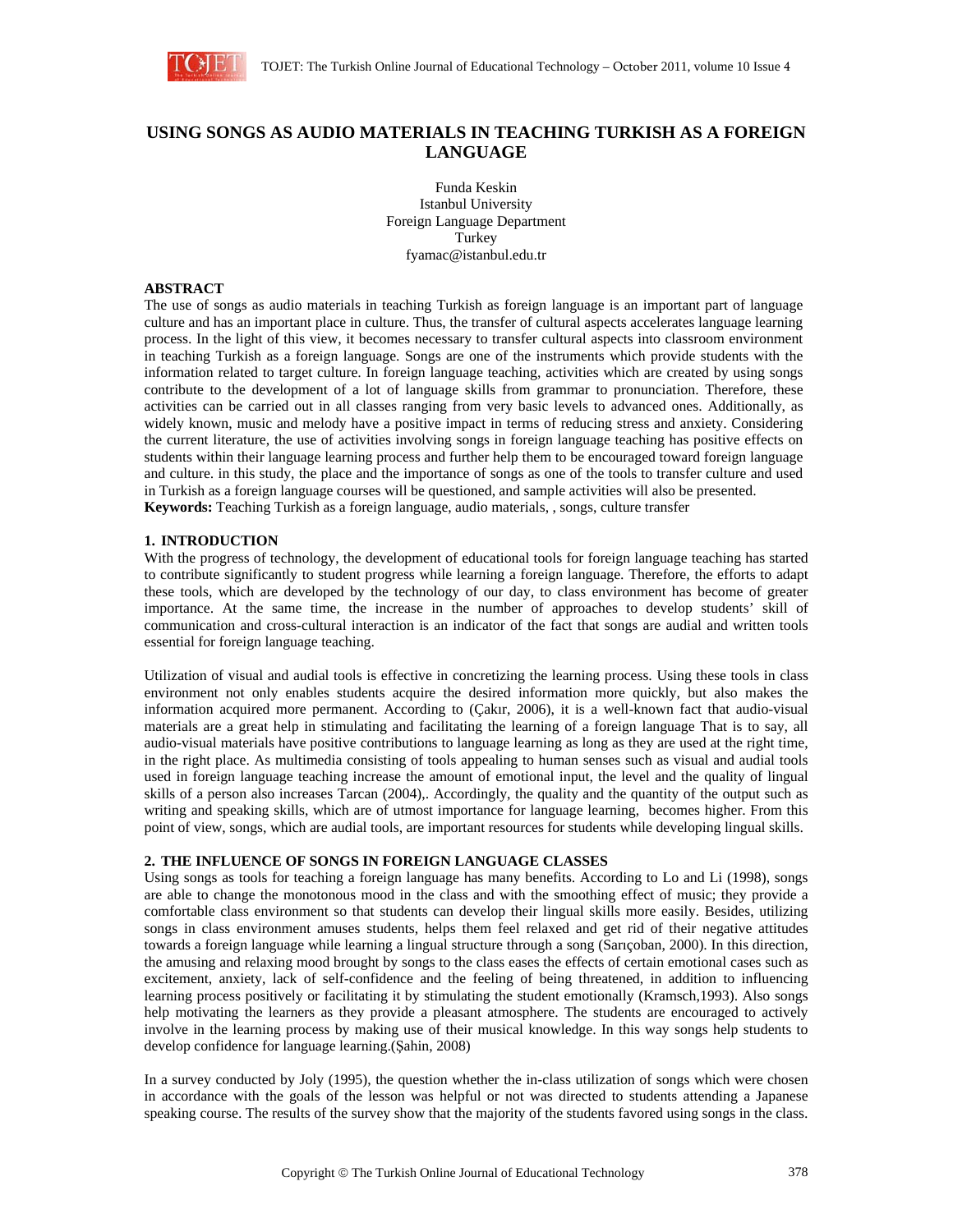

In the light of this view of students, it can be said that songs amuse students; they reduce the level of boredom existing in ordinary language teaching and increase student enthusiasm towards studying.

According to Cheung (2001), as students more easily learn the things about which they have background knowledge, student motivation is increased when the elements belonging to the popular culture of the target language are involved in the class. Bringing a song listened by the student to the class environment increases students' desire to learn and enables them contribute to the process of learning by making use of their own musical knowledge.

Songs offer many codes that strengthen student memory such as choruses, rhymes and melodies (Maley,1987). Therefore, these codes in songs increase the functionality of songs in language teaching. When a student listens to and memorizes a song involved in the class, the lyrics are embedded in his/her long-term memory. Moreover, neurological researches have shown that musical and lingual processes occur in the same section of brain and that there are significant similarities between musical and lingual syntax (Maess & Koelsch: 2001).

Additionally, being authentic texts themselves, songs provide students with the opportunity of meeting authentic texts belonging to the target language. According to Schoepp (2001), as they feature examples of daily language, songs help students get prepared for the language they will encounter in daily life. Besides, as a part of daily life, they are the tools of informing the students about the culture of the target language. A song is a literary text and literary texts harbor cultural elements belonging to the language in which they are written.

When the relationship between literary texts and life itself is examined, it is seen that the reality of life and human conditions in literary texts are narrated by being processed in the inner world of the author. In this regard, literary texts have a significant role in comprehending human beings and society with their different aspects. In literary texts written in a foreign language, it is possible to find the reflection of the world of that language, a life which is stranger to us (Polat, 1993).

In parallel with these views, songs, as a type of literary texts, reflect culture and transmit cultural values between people, societies and generations. Therefore, while learning a foreign language, a person can learn about a society and its culture through songs.

#### **3. THE CRITERIA FOR SELECTING SONGS IN LANGUAGE TEACHING**

As also mentioned above, songs are essential sources to be utilized during language teaching. Besides positive effects, there are of course difficulties encountered while using songs in language teaching. Terhune (1997: 8) lines these difficulties as follows:

1. Pop songs are not scientific. Therefore, some teachers and students do not think that they are effective tools in education.

2. As each student has a different way of learning, some students may have difficulty in studying through music.

3. Inefficient sound systems in schools may cause problems while listening to songs.

4. The types of music favored by students may not be matching with each other.

5. Songs which are not grammatical or those involving complicated sentence structures may confuse students.

6. In some songs, there may be embarrassing parts which cannot be explained to students.

7. Repetition of a limited number of words may cause the song to seem boring or ineffective.

According to Jensen (2000), many teachers do not have sufficient knowledge about music and teacher training programs do not involve anything regarding how to utilize music in language teaching.

Another disadvantage of using songs is the lack of the ability to slow down the tempo of the song when a grammatically difficult part is playing, or to fasten it when there is the repetition of certain parts (Miller, 1999). Moreover, some teachers may think that they cannot sing, but using songs in the classroom for this aim does not necessitate any expertise in this field. Teachers can accompany the song while it is playing or in cases where students do not prefer to sing a song alone.

Despite these disadvantages that songs have, the number of such problems can be reduced if teachers have sufficient knowledge about using songs in the class. According to Terhune (1997), if they are used in classroom wisely and in a balanced way, songs can be perfect sources for teachers. For instance, students may think that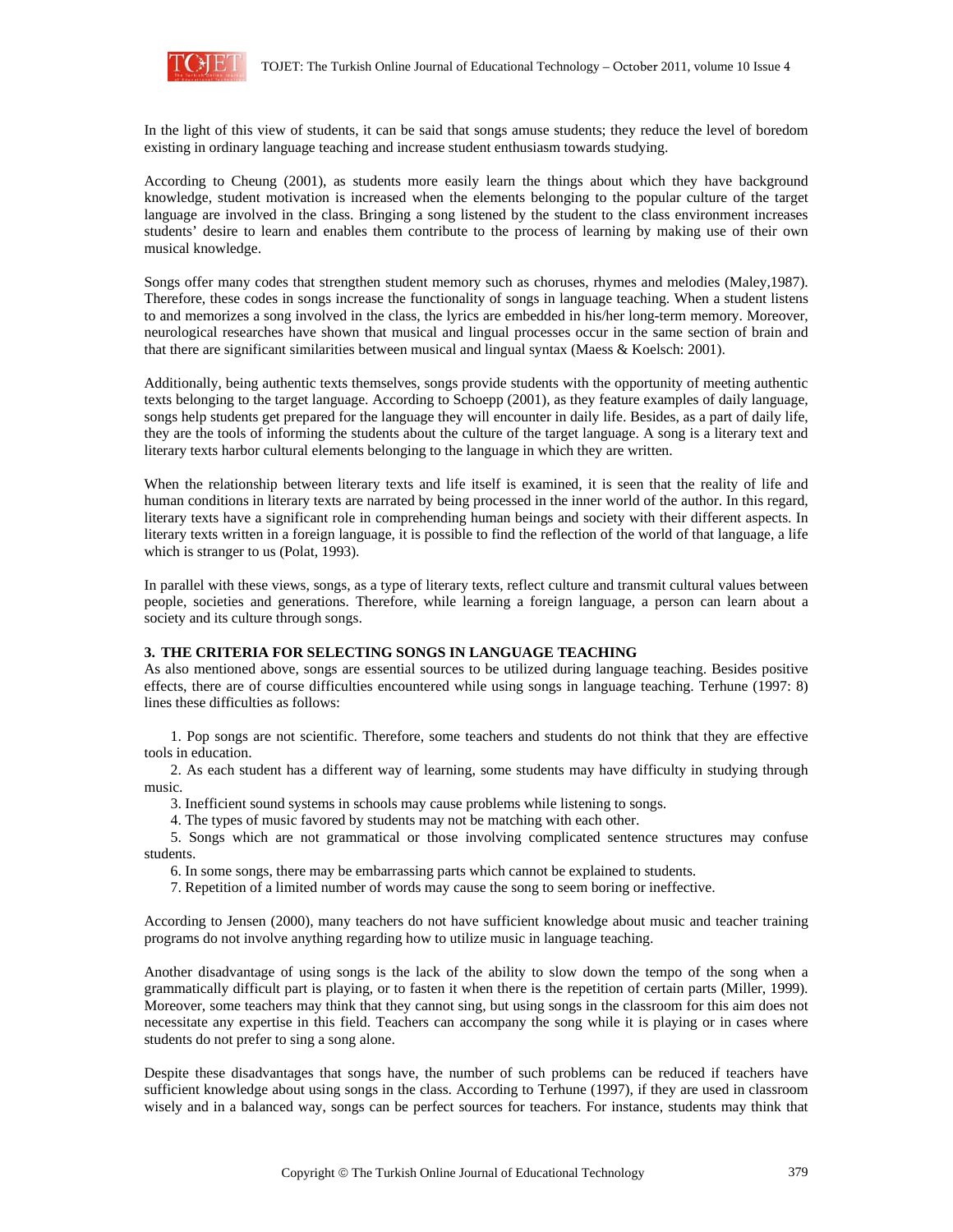

songs do not have any educational significance as utilizing them leads students off the syllabus and the course book. For this reason, the teacher should involve certain activities which show that using songs in the lesson has a significant motive. Therefore, in order to avoid the misuse of songs, there are certain criteria to be considered for choosing the song to be utilized in the class.

While utilizing a song in classroom environment, the language of that song, age and language level of the students, areas in which students and the teacher are interested in should be taken into account. In order to utilize songs in the best way, a certain amount of attention is required. Sarıçoban (2000) recommends using songs which harbor frequent repetitions or a story or interpretations on life or cultural elements. Griffe (1992) lists four elements to be considered while choosing a song to be used in the class as follows:

- 1. Classroom environment (number, age and interests of students; lesson hours)
- 2. Teacher (teacher's age, interest in music and aim to use the song in the class)
- 3. Classroom facilities (flexibility in lesson plan, classroom equipment)
- 4. Music (lesson plan and equipment such as the volume, sources of music, copying machine, board, etc.)

The content of the song chosen to be used in the classroom is also important. Some songs may contain embarrassing elements for students. Sarıçoban (2000) divides songs into two categories as those suitable for adults on advanced level of language and those appropriate for children. Meaningful and popular songs which also harbor cultural elements as well as grammatical patterns should be chosen for adult students on intermediate or advanced level, whereas more familiar or internationally-known songs should be selected for children. Griffe (1992) recommends using short and slow songs for students on beginner level. Crosswords, drawing or picture showing exercises can be conducted with such songs. For the students with a higher language level, long and fast songs which tell a story should be used. The song to be chosen should have a clear sound and it should be comprehensible; there should not be too many instruments played with a high volume in the song.

A song chosen should always contain a grammatical structure or a lingual subject. The diction of the singer should be clear so that the student will understand the lyrics more easily. The song should be chosen form a music genre favored by a major group of listeners. For example, if the teacher makes the students listen to only classical Turkish songs, then the students may feel bored with the lesson.

Applying these four criteria above during a lesson ensures that songs are optimally utilized in the class.

#### **4. ACTIVITIES THAT CAN BE APPLIED THROUGH THE UTILIZATION OF SONGS**

Activities that can be carried out with songs in foreign language classes can be classified in three groups as prelistening, listening and post-listening activities. Here, a teacher should carefully think about what a student will do before, while and after listening. Below are some recommendations regarding these activity stages and what kind of activities a teacher can use in these stages.

#### **4.1. Pre-listening activities**

In this stage, the teacher ensures that students are ready for the listening activity to be carried out. According to Davenellos (1999), the aim of this stage is to prepare students to a topic grammatically, educationally and psychologically. Before playing a song to students, it is necessary to introduce the topic, the keywords and the grammatical structure. In this stage, in order to activate students' background information, it may be suitable to ask the students to guess the theme of a song, to brainstorm about it, to present or to discuss the cultural information that the song includes or to state the keywords and the ideas in the song.

Pre-listening activities enable students to be aware of the purpose of listening to the song and to focus on the meaning of the song while listening. Besides, it is also possible to use songs by deliberately removing a part of their lyrics and to conduct activities in which students predict or derive the meaning of a word out of the context (Vandergrift, 1999).

As pre-listening activities, Sarıçoban (2000) recommends discussing the theme, the title or the story of the song if there is one, informing students about the lingual points to be studied and using a picture to introduce the theme of the song.

Moreover, many activities such as predicting the theme of a song out of its title, putting the lyrics of a song in syntactical order, involving posters about the song and the singer and with the aim of raising awareness, asking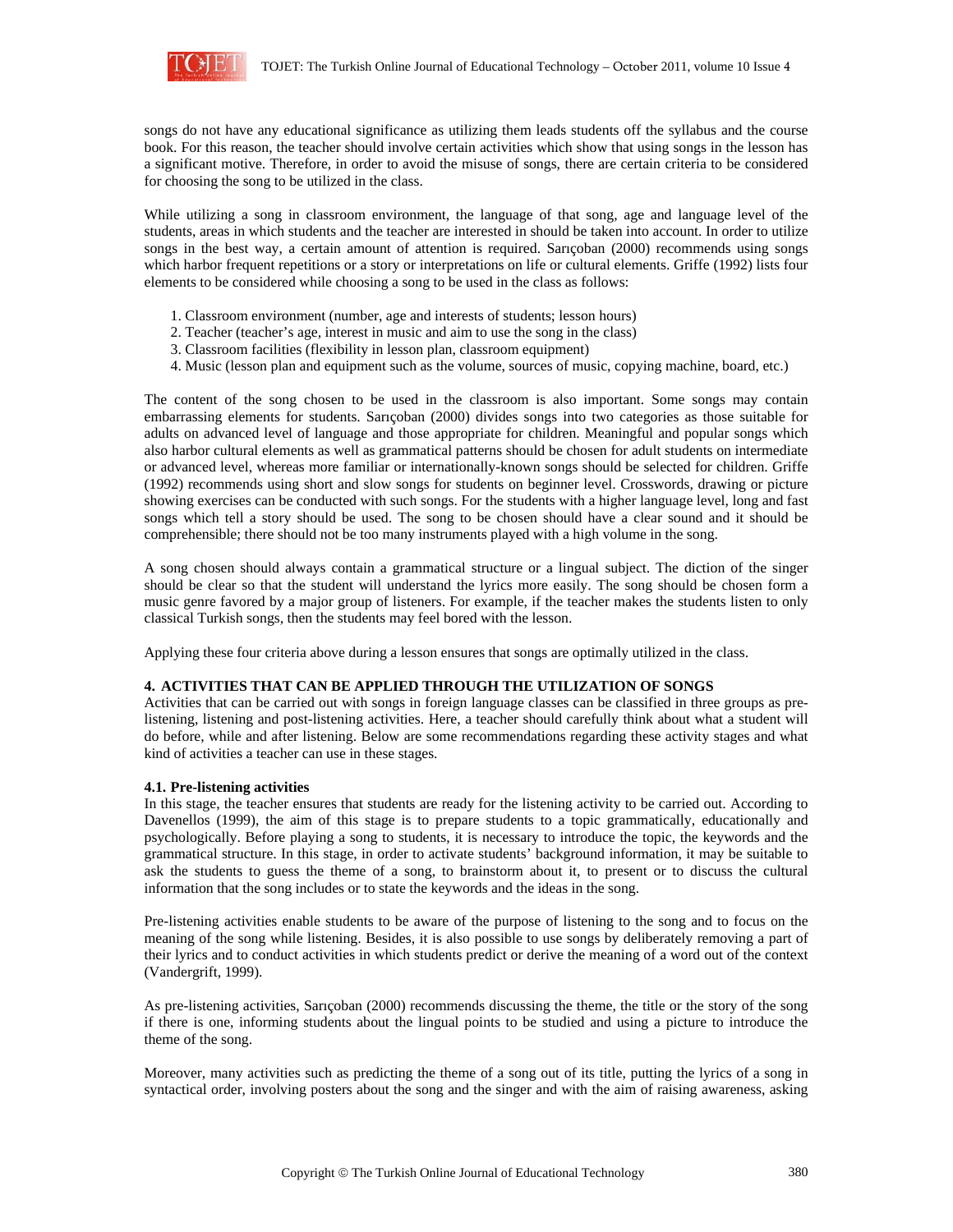

students whether they have background knowledge about them and if the song has a video clip, playing it silently and asking students to make predictions about the theme of the song can be utilized in this stage. An example from an application regarding how to make use of a song of which theme is wedding ceremony, which is a cultural element, in Turkish as a foreign language classes is given below. In this application, the first step consists of pre-listening activities composed with the purpose of familiarizing students with the text.

## *Activity 1: What do the pictures remind you?*

*Activity 2: Write down the other words you have in your mind about marriage.*



*Activity 3: Read the disordered lyrics of a song below. Which of the options below can be the title of the song?* 

*Activity 4: Read the lyrics below and order them for yourself by writing the numbers in the first gap.* 

| 3. Aşağıda sözleri karışık olarak verilen şarkıyı okuyunuz. Şarkının başlığı<br>aşağıdakilerden hangisi olabilir?<br>C) Düğün<br><b>D)Mutluluk</b><br>A) Evlilik<br>B) Gelin ile damat                                                                                                                                                                                                                                                                                                                                                                                                                                                                                  |                                                                                      |  |  |  |
|-------------------------------------------------------------------------------------------------------------------------------------------------------------------------------------------------------------------------------------------------------------------------------------------------------------------------------------------------------------------------------------------------------------------------------------------------------------------------------------------------------------------------------------------------------------------------------------------------------------------------------------------------------------------------|--------------------------------------------------------------------------------------|--|--|--|
|                                                                                                                                                                                                                                                                                                                                                                                                                                                                                                                                                                                                                                                                         | 4. Aşağıdaki sözleri okuyunuz ve sözleri kendinize göre birinci boşluğa sıralayınız. |  |  |  |
|                                                                                                                                                                                                                                                                                                                                                                                                                                                                                                                                                                                                                                                                         |                                                                                      |  |  |  |
| DÖ.<br><b>DS</b><br>) Olur yine başka bir gün geliriz oynarız hep birlikte<br>) Bir düğün, bir tören, yine başladı aynı şölen<br>) Yenilir, içilir, takılır paralar yakaya<br>) Bitince bu mutlu düğün gelin ile damat kalır bir köşede<br>) Analar, babalar otururlar bir masaya<br>) Geçecek bir ömür, seçecek herkes eşini<br>) Kınalar yakılır, boyanır gözü yaşlı gelin<br>) Bitince bu mutlu düğün gelin ile damat kalır bir köşede<br>) Bir yüzük takarak tutacak ,eşler sözünü<br>) Olur yine başka bir gün geliriz oynarız hep birlikte<br>) Olur yine başka bir gün geliriz oynarız hep birlikte<br>) Bitince bu mutlu düğün gelin ile damat kalır bir köşede |                                                                                      |  |  |  |

The aims of these activities are to motivate students for the text and the lesson and to have them brainstorm about the text, by providing them with some ideas about the theme of the text before encountering it, since students may fail to focus on or be motivated for the text if they directly face the text without having any preliminary activities.

#### **4.2. Listening Activities**

Listening activities are directly related to the text and students are expected to carry out these activities in the course of listening. In this process of listening and by the guidance of the teacher, students control their comprehension skills and focus on listening to the text.

According to Peachey (2003), in order for students to get accustomed to the voice of the singer or the tempo of the song, they need to listen to that song at least for three or four times. Prior to listening, it is also necessary to grant students with a short period of time for reading the questions they are going to answer while listening.

In this stage, activities such as removing certain parts of the text which are related with the grammatical form, word or pronunciation type in question, checking the accuracy of the predictions made about the song before listening, ordering the lyrics of the song, answering multiple-choice or open-ended questions about the song, picking the words that students hear in the song from a long wordlist given before listening, pausing the song and asking students to repeat the last word they have heard or correcting lexical, grammatical or syntactical mistakes deliberately involved in the lyrics.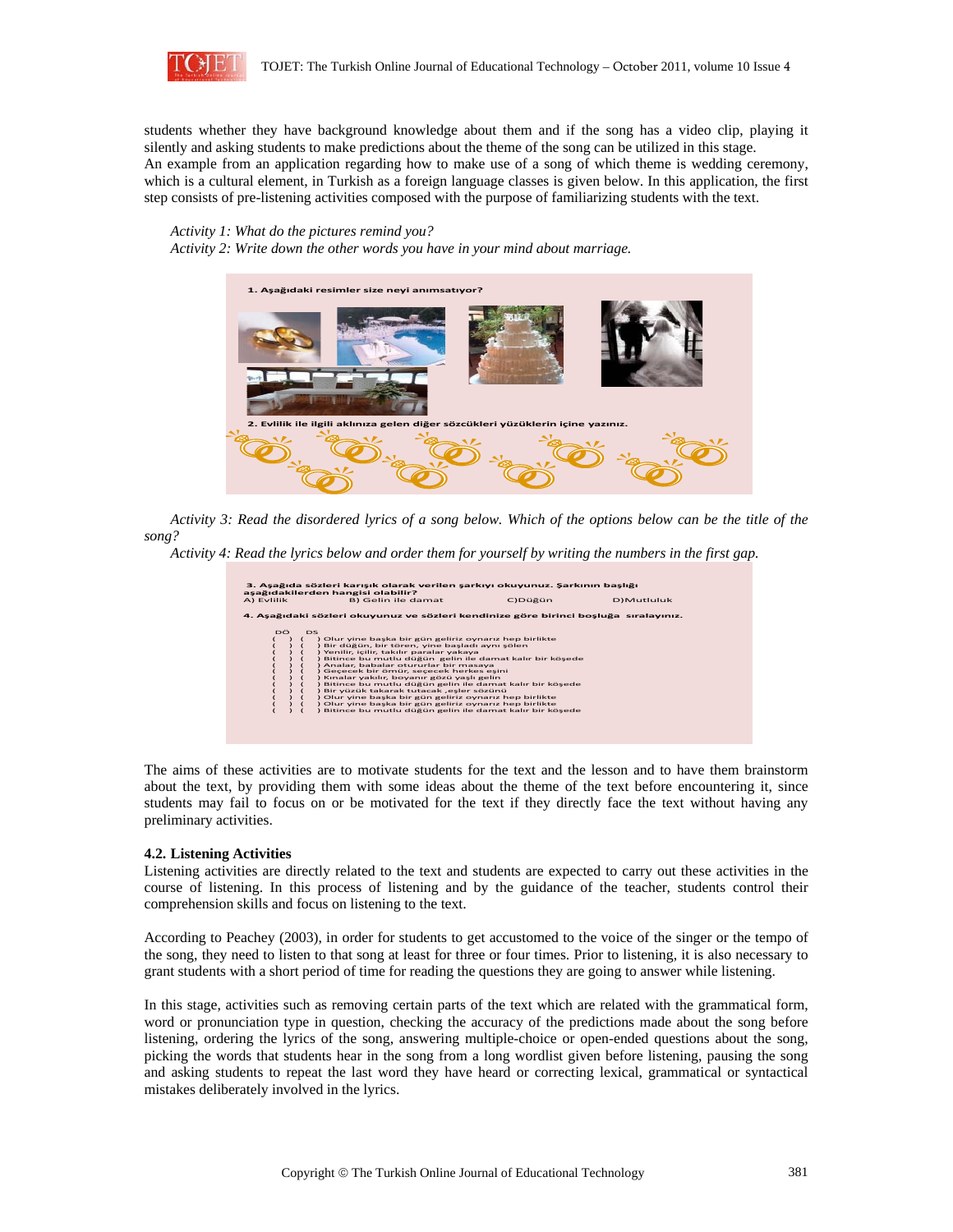

*Activity 5: Listen to the song and put the lyrics in order using the second gap.* 

*Activity 6: How many differences are there between your order of lyrics and the order you have had after listening to the song.* 

*Activity 7: Don't look at the lyrics. The song will be paused at certain parts. Write down the last word you have heard.* 

*Activity 8: Write the passive verbs you have heard in the song in the gaps below.* 

| 6. Kendinize göre sıraladığınız ile şarkıya göre sıraladığınız sözler arasında kaç<br>farklılık var?                                      |                                                                    |
|-------------------------------------------------------------------------------------------------------------------------------------------|--------------------------------------------------------------------|
| 7. Şarkı sözlerini kapalı olarak tutun.<br>Şarkı bazı bölümlerde durdurulacaktır.<br>En son duyduğunuz sözcüğü aşağıdaki<br>bölüme yazın. | 8. Sarkıda geçen edilgen fiilleri<br>aşağıdaki boşluklara yazınız. |
|                                                                                                                                           |                                                                    |
|                                                                                                                                           |                                                                    |
|                                                                                                                                           |                                                                    |
|                                                                                                                                           |                                                                    |
|                                                                                                                                           |                                                                    |
|                                                                                                                                           |                                                                    |

In the activities presented above, the aims are to have students check the predictions they have previously made about the song, develop their listening and comprehension skills and internalize the grammatical structure they have learned. In this process, students are more into production. In this stage, the emphasis is on how and with which elements students should approach texts in order to develop their comprehension skills. It is expected from students to carry out verbal and written tasks by sticking to the text and to progress the way they use the language from dependent to independent by dealing with the text in question with its various aspects.

#### **4.3. Post-listening activities**

Various activities for assessing the whole process of listening can be conducted in this stage. According to Davenellos (1999), this stage consists of follow-up activities for developing speaking and writing skills.

In this stage, Sarıçoban (2000) recommends using activities such as reading a text about the singer or the theme of the song, commenting and interpreting the song and dramatizing the plot of the song. These activities may vary in accordance with the language level and the areas of interest of students. The teacher can check the answers of the questions from listening stage. For improving writing skills, students can compose a dialogue out of the words of the people in a song; they can summarize, continue the song, or rewrite the lyrics from the point of view of another person in the song. In order to improve pronunciation, students can sing the song individually, with another student or in groups. For improving speaking skills, students can talk about how they feel after listening to the song. Also, some questions can be directed to students with the aim of initiating discussions.

*Activity 9: According to the song, what kinds of activities are there in a wedding ceremony? Summarize them.* 

*Activity 10: What kinds of activities are there in a wedding ceremony in your country? Compare them with the activities mentioned in the song.* 



With these activities, students are expected to summarize the song, to practice writing by involving his/her culture in the class and using the lingual structure he/she has just learned. Students are more into production in this stage. What is expected from students is to carry out verbal and written tasks by sticking to the text and to progress the way they use the language from dependent to independent by dealing with the text in question with its various aspects. In the activity on the final step, lesson topics are quite flexible. The lesson is drawn away from fictional contexts to daily life. Students are expected to state their thoughts without depending on the text.